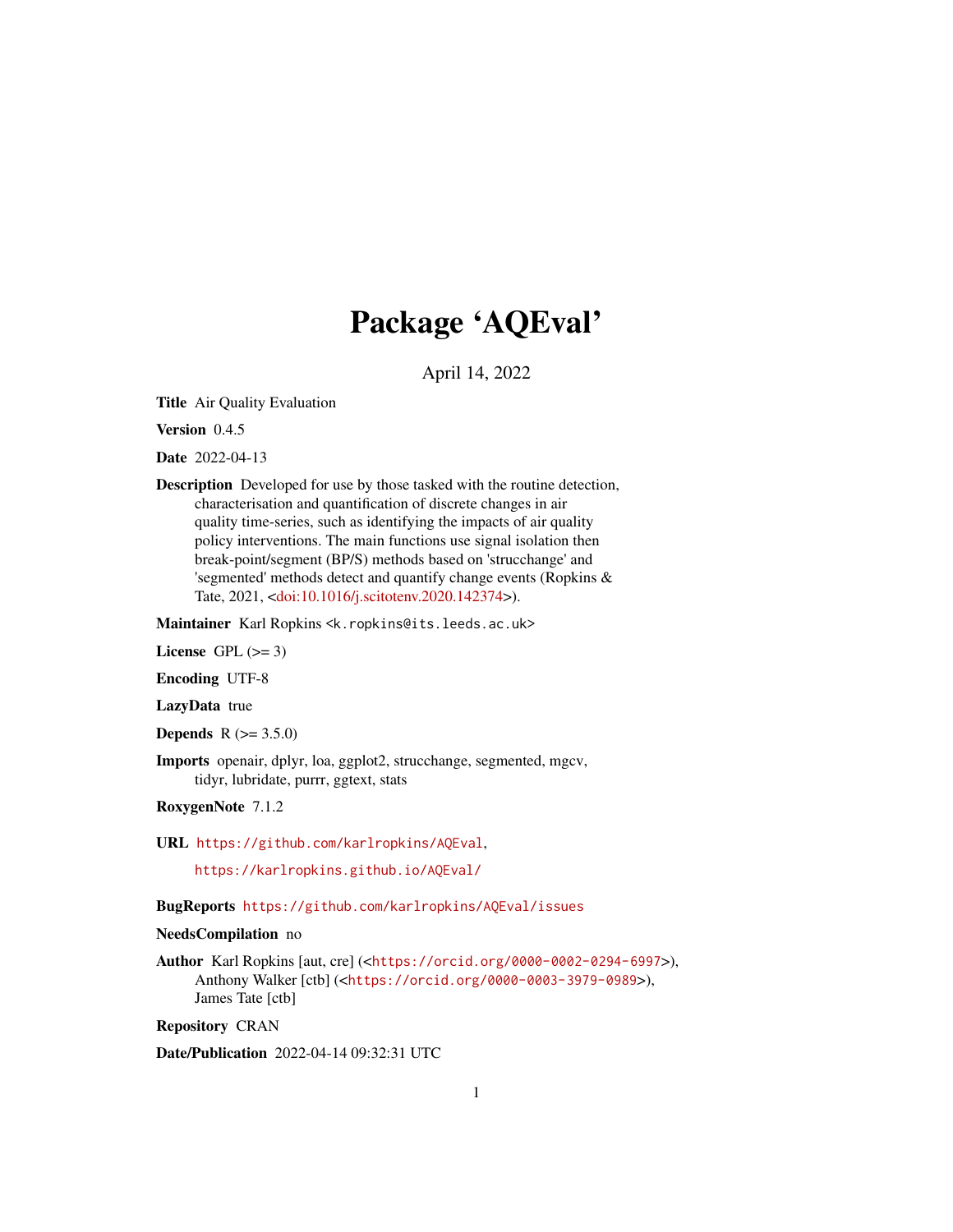# <span id="page-1-0"></span>R topics documented:

#### **Index** and the contract of the contract of the contract of the contract of the contract of the contract of the contract of the contract of the contract of the contract of the contract of the contract of the contract of th

AQEval *Air Quality Evaluation*

#### **Description**

R AQEval: R code for the analysis of discrete change in Air Quality time-series.

#### AQEval

AQEval was developed for use by those tasked with the routine detection, characterisation and quantification of discrete changes in air quality time-series.

The main functions, [quantBreakPoints](#page-11-1) and [quantBreakSegments](#page-11-1), use break-point/segment (BP/S) methods based on the consecutive use of methods in the strucchange and segmented R packages to first detection (as break-points) and then characterise and quantify (as segments), discrete changes in air-quality time-series.

AQEval functions adopt an openair-friendly approach using function and data structures that many in the air quality research community are already familiar with. Most notably, most functions expect supplied data to be time-series, to be supplied as a single data. frame (or similar R object), and for time-series to be identified by column names. The main functions are typically structured expect first the data. frame, then the name of the pollutant to be used, then other arguments:

```
function(data,"polluant.name",...)
```

```
output <-function(data,"polluant.name",...)
```
## Author(s)

Karl Ropkins

#### References

Ropkins et al (In Prep).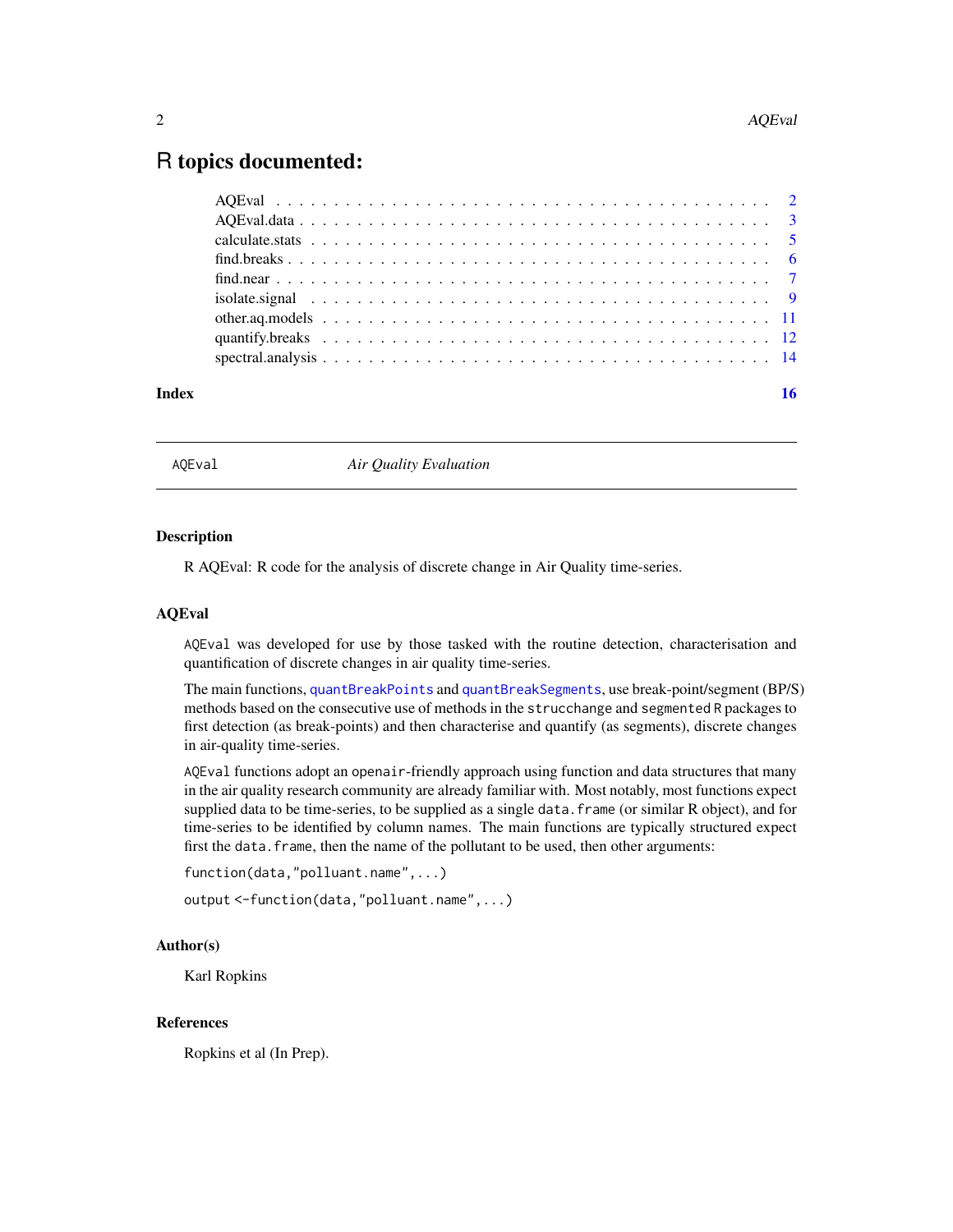#### <span id="page-2-0"></span>AQEval.data 3

#### See Also

For more about data structure and an example data set, see [AQEval.data](#page-2-1)

For more about the main functions, see [quantBreakPoints](#page-11-1) and [quantBreakSegments](#page-11-1)

<span id="page-2-1"></span>AQEval.data *AQEval Example data*

#### **Description**

Data packaged with AQEval for use with example code.

#### Usage

aq.data

# Format

(26280x6) 'tbl\_df' objects

date Time-series of POSIX class date and time records.

no2 Time-series of nitrogen dioxide measurements from local site.

bg.no2 Time-series of nitrogen dioxide measurements from nearby background site.

ws Time-series of local wind speed measurements.

wd Time-series of local wind direction measurements.

air\_temp Time-series of local air temperature measurements.

#### Details

Most of functions in AQEval adopt the openair convention of assuming supplied data is a single data.frame or similar. The data frame was initially adopted for two reasons:

- Firstly, air quality data collected and archived in numerous formats and keeping the import requirements simple minimises the frustrations associated with data importation.
- Secondly, restricting the user to work with a single data format greatly simplifies data management for those less familiar with programming environments.

As part of this work several openair coding conventions were adopted, most importantly that data sets should include a column named date of POSIX class data-and-time-stamps ([DateTimeClasses](#page-0-0)). This and other conventions, such as the use of ws and wd for numeric wind speed and direction dataseries, and site and code for character or factor monitoring site name and identifier code, are now commonplace for many working with R in the air quality research community, and many air quality archives provide data in (or support import functions that convert their own data structures to) this openair-friendly structure.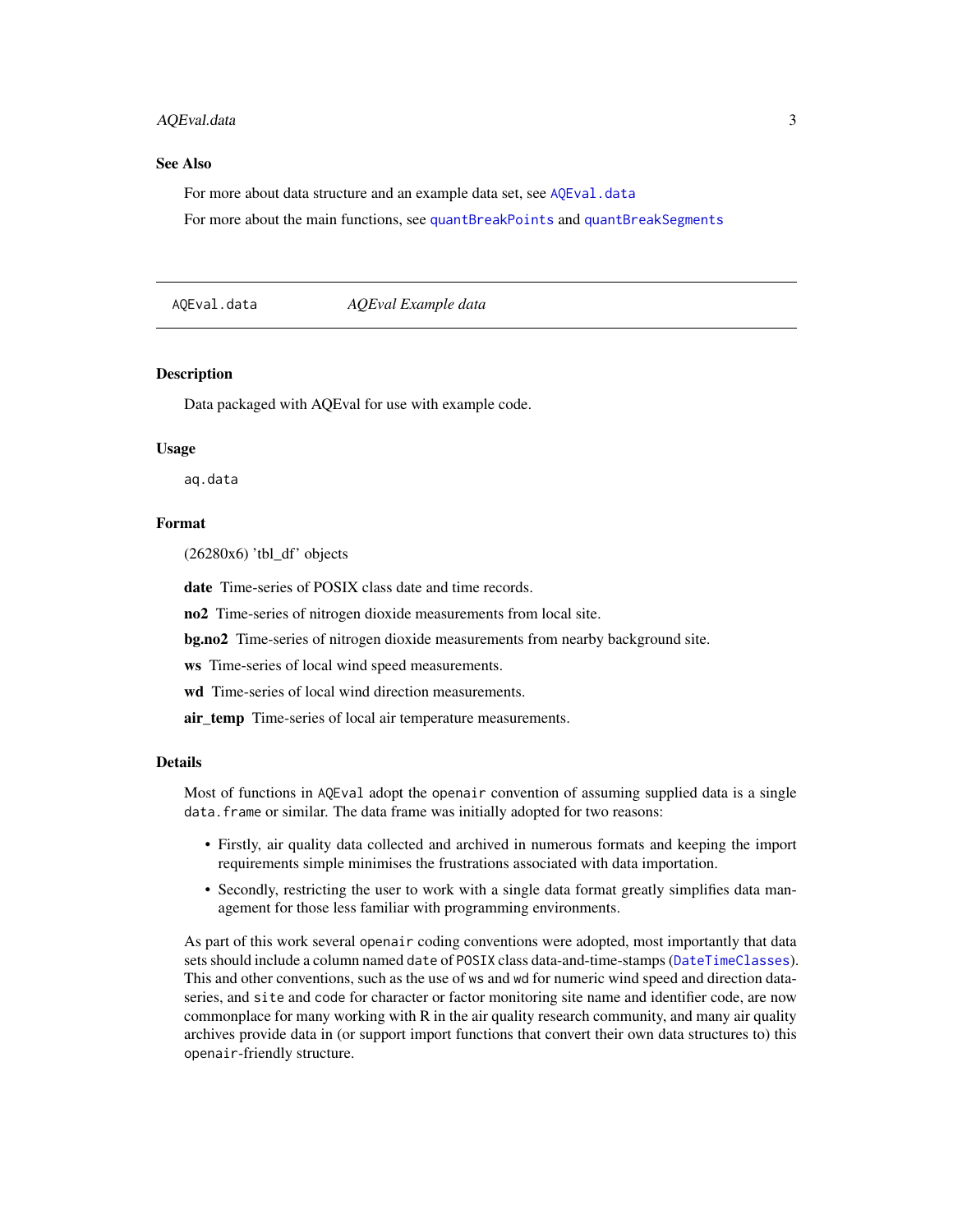<span id="page-3-0"></span>Air quality and meteorological data packaged for use with AQEval Examples.

Time-series sources:

- date Date-and-time-stamp of POSIX class ([DateTimeClasses](#page-0-0)).
- no2 Nitrogen dioxide downloaded from King's College London Archive using importKCL function in openair.
- bg.no2 Nitrogen dioxide downloaded from the Automatic Urban and Rural Network Archive using importAURN function in openair.
- ws, wd, air\_temp Wind speed, wind direction and air temperature downloaded from NOAA's Integrated Surface Database using importNOAA function in worldmet.

# References

Regarding openair and openair-friendly data structuring, see:

Carslaw, D. C. and K. Ropkins (2012), openair — an R package for air quality data analysis. Environmental Modelling & Software. Volume 27-28, 52-61, DOI doi: [10.1016/j.envsoft.2011.09.008](https://doi.org/10.1016/j.envsoft.2011.09.008)

Ropkins, K. and D.C. Carslaw (2012), openair-Data Analysis Tools for the Air Quality Community. R Journal, 4(1). URL [https://journal.r-project.org/archive/2012/RJ-2012-003/](https://journal.r-project.org/archive/2012/RJ-2012-003/RJ-2012-003.pdf) [RJ-2012-003.pdf](https://journal.r-project.org/archive/2012/RJ-2012-003/RJ-2012-003.pdf)

Regarding worldmet, see:

David Carslaw (2021), worldmet: Import Surface Meteorological Data from NOAA Integrated Surface Database (ISD). R package version 0.9.5. URL [https://CRAN.R-project.org/package=](https://CRAN.R-project.org/package=worldmet) [worldmet](https://CRAN.R-project.org/package=worldmet)

#### See Also

[DateTimeClasses](#page-0-0)

[openair](#page-0-0): functions [importAURN](#page-0-0) and [importKCL](#page-0-0)

worldmet: function importNOAA (See References)

#### Examples

```
#data set used in AQEval Examples
dim(aq.data)
head(aq.data)
with(aq.data, plot(date, no2, type="l"))
```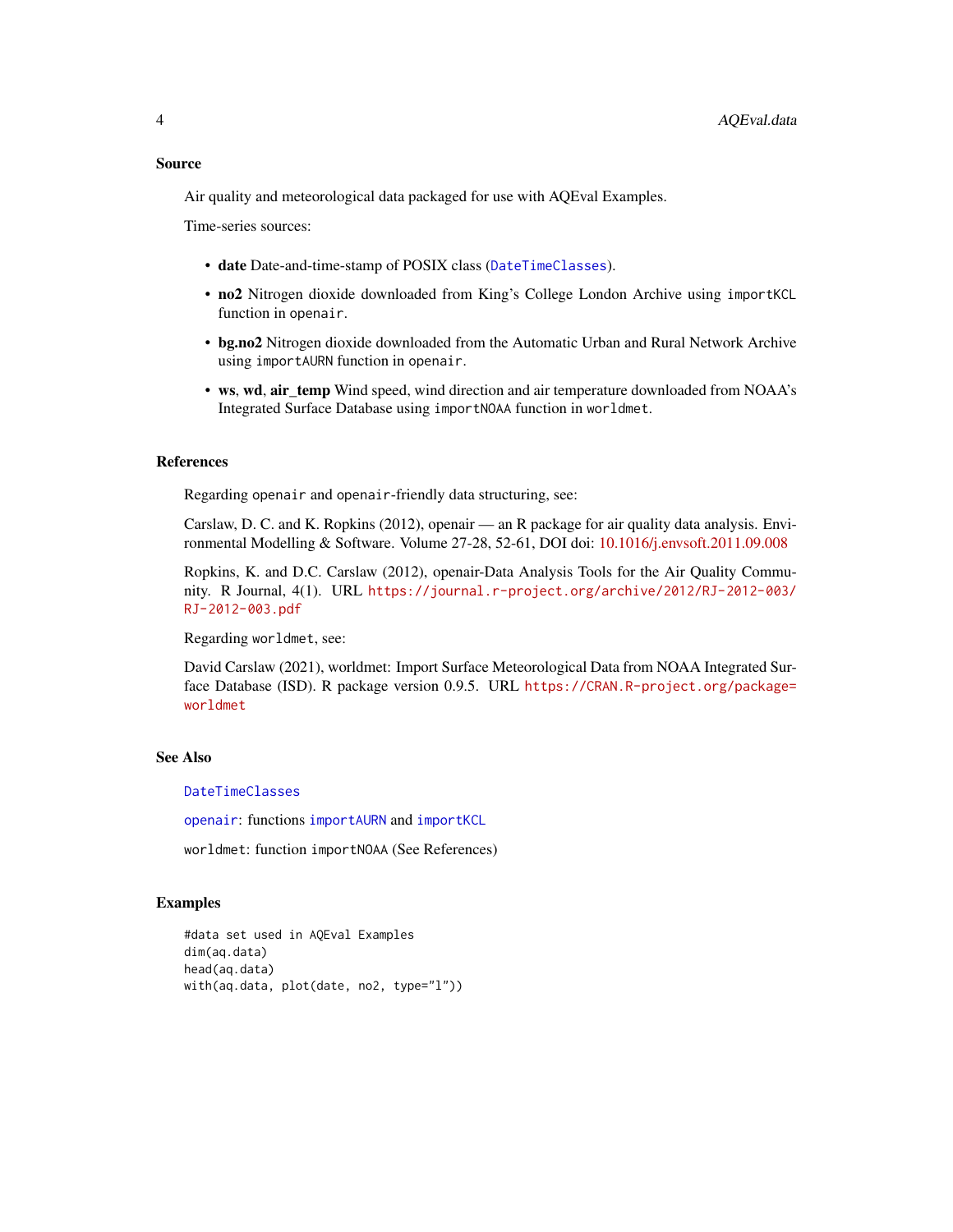<span id="page-4-0"></span>calculate.stats *Some functions to calculate statistics*

# Description

Calculate data set statistics for selected time intervals.

# Usage

```
calcDateRangeStat(
  data,
  from = NULL,
  to = NULL,
  stat = NULL,
  pollutant = NULL,
  ...,
  method = 2)
calcRollingDateRangeStat(
  data,
  range = "year",
  res = "day",stat = NULL,
  pollutant = NULL,
  from = NULL,
  to = NULL,
  ...,
  method = 2\mathcal{L}
```
# Arguments

| data      | (data.frame, tibble, etc) Data set containing data statistic to be calculated for,<br>and date column of date/time records. |
|-----------|-----------------------------------------------------------------------------------------------------------------------------|
| from      | (various) Start date(s) to subsample from when calculating statistic, by default<br>end of supplied data date range.        |
| to        | (various) End date(s) to subsample to when calculating statistic, by default end<br>of supplied data date range.            |
| stat      | (function) Statistic to be applied to selected data, by default mean (pollutant, na. rm=TRUE).                              |
| pollutant | (character) The name(s) of data-series to analyse in data, by default all columns<br>in supplied data except date.          |
| $\ddotsc$ | extra arguments.                                                                                                            |
| method    | (numeric) Method to use when calculating statistic.                                                                         |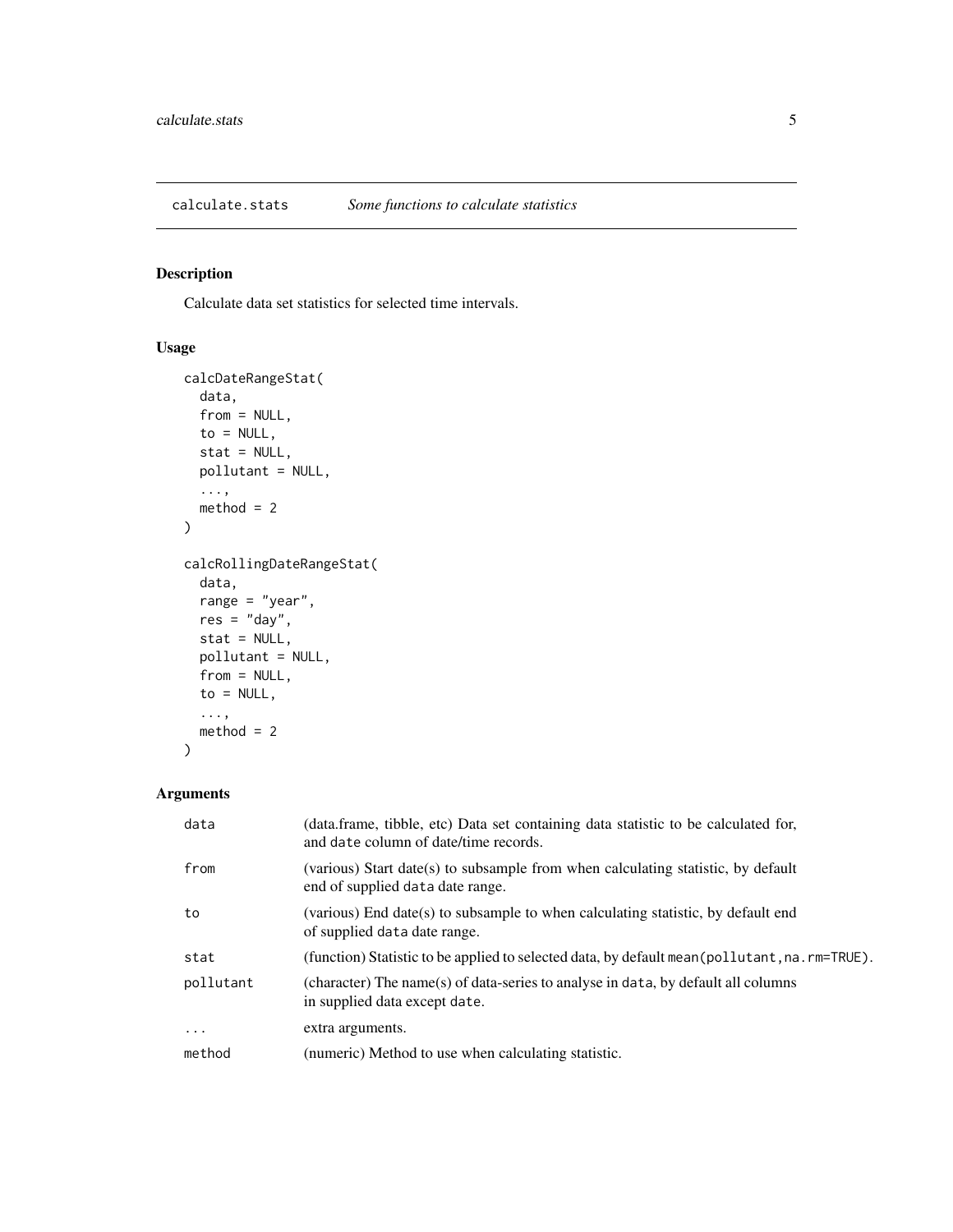<span id="page-5-0"></span>

| range | (character) For calcRollingDateRange, the range the rolling date windows, by<br>default 'year' for annual statistic calculations. |
|-------|-----------------------------------------------------------------------------------------------------------------------------------|
| res   | (character) For calcRollingDateRange, the resolution to calculate the rolling                                                     |
|       | statistic at, by default 'day' to calculate this once per day.                                                                    |

#### Value

These functions return data.frames of function outputs.

#### Note

These functions are in development and likely to change significantly in future versions, please handle with care.

<span id="page-5-1"></span>find.breaks *find and test break-points*

# <span id="page-5-2"></span>Description

Finding and testing break-points in conventionally formatted air quality data sets.

#### Usage

```
findBreakPoints(data, pollutant, h = 0.15, ...)
```

```
testBreakPoints(data, pollutant, breaks, ...)
```
#### Arguments

| data      | Data source, typically a data. frame or similar, containing data-series to apply<br>function to and a paired time-stamped data-series, called date.                             |
|-----------|---------------------------------------------------------------------------------------------------------------------------------------------------------------------------------|
| pollutant | Name of time-series, assumed to be a column in date.                                                                                                                            |
| h         | (findBreakPoints only) The data/time window size to use when looking for<br>breaks in a supplied time-series, expressed as proportion of time-series $(0-1)$ ,<br>default 0.15. |
| $\cdots$  | other parameters                                                                                                                                                                |
| breaks    | (testBreakPoints only) data. frame of The break-points and confidence in-<br>tervals, typically a findBreakPoints output.                                                       |

#### Details

findBreakPoints uses methods from strucchange package (see references) and modifications as suggested by the main author of strucchange to handle missing cases to find potential breakspoints in a supplied time-series.

testBreakPoints tests and identifies most likely break-points using methods proposed for use with quantBreakPoints and quantBreakSegments and conventionally formatted air quality data sets.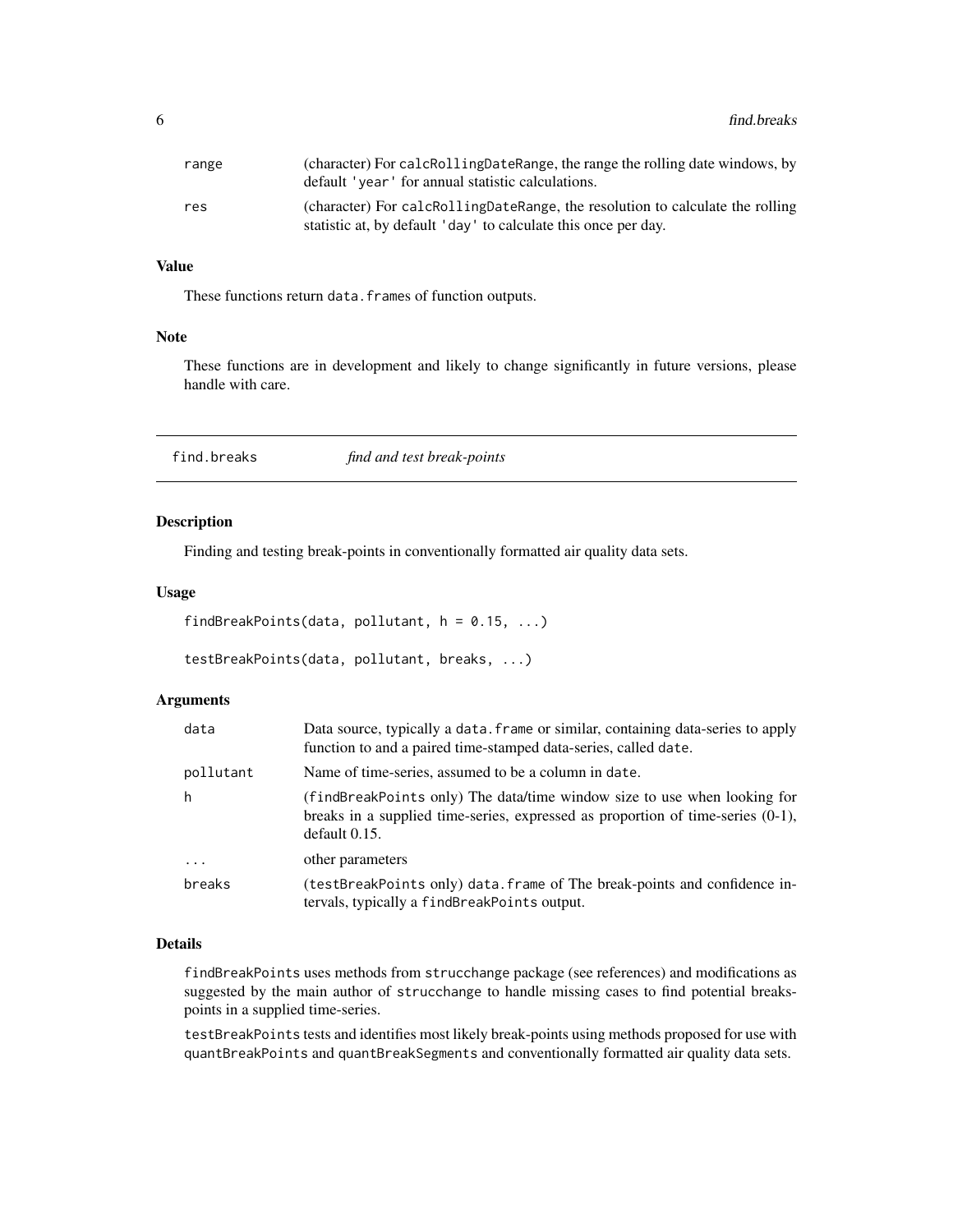#### <span id="page-6-0"></span>find.near 7 **7**

#### Value

findBreakPoints returns a data.frame of found break-points.

testBreakPoints return a likely break-point/segment report.

### References

Regarding strucchange methods see [breakpoints](#page-0-0), and:

Achim Zeileis, Friedrich Leisch, Kurt Hornik and Christian Kleiber (2002). strucchange: An R Package for Testing for Structural Change in Linear Regression Models. Journal of Statistical Software, 7(2), 1-38. URL <https://www.jstatsoft.org/v07/i02/>.

Achim Zeileis, Christian Kleiber, Walter Kraemer and Kurt Hornik (2003). Testing and Dating of Structural Changes in Practice. Computational Statistics & Data Analysis, 44, 109-123.

Regarding missing data handling, see:

URL: <https://stackoverflow.com/questions/43243548/strucchange-not-reporting-breakdates>.

Regarding testBreakPoints, see:

Ropkins et al (In Prep).

# See Also

[find.breaks](#page-5-1).

find.near *find nearby sites*

#### Description

Function to find nearest locations in a reference by latitude and longitude.

#### Usage

```
findNearLatLon(lat, lon = NULL, nmax = 10, ..., ref = NULL, units = m")
```

```
findNearSites(
  lat,
  lon,
 pollutant = "no2",
  site.type = "rural background",
 nmax = 10,
  ...,
 ref = NULL,units = "m")
```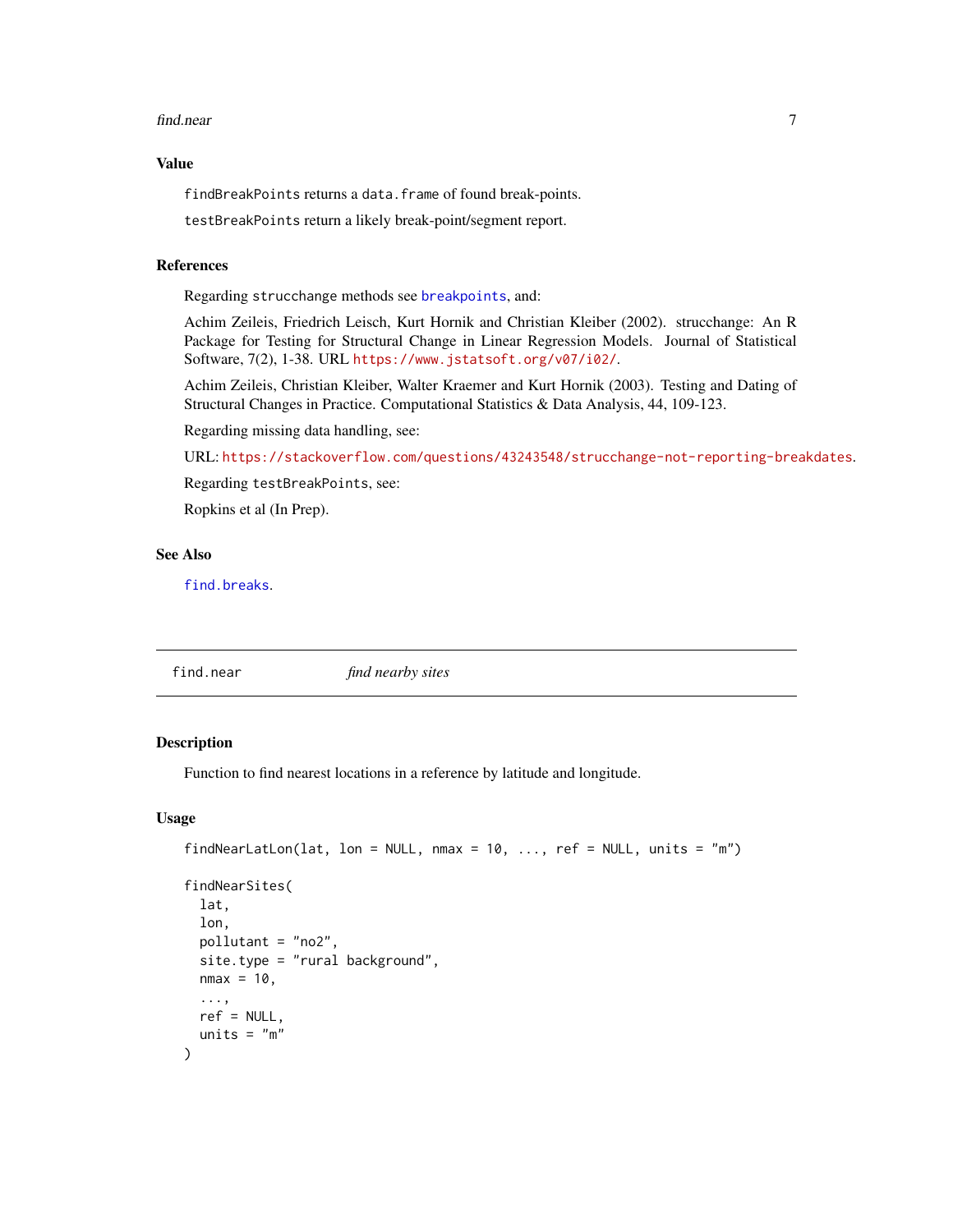#### Arguments

| lat, lon  | (numeric) The supplied latitude and longitude.                                                                                                                                                                                                                                                                                       |
|-----------|--------------------------------------------------------------------------------------------------------------------------------------------------------------------------------------------------------------------------------------------------------------------------------------------------------------------------------------|
| nmax      | (numeric) The maximum number of nearest sites to report, by default 10.                                                                                                                                                                                                                                                              |
| $\ddotsc$ | Other parameters, currently ignored.                                                                                                                                                                                                                                                                                                 |
| ref       | (data, frame or similar) The look-up table to use when identifying nearby loca-<br>tions, and expected to contain latitude, longitude and any required location iden-<br>tifier data-series. By default, find Near Sites uses openair import Meta output<br>if this is not supplied but this is a required input for findNearLatLon. |
| units     | (character) The units to use when reporting distances to near locations; current<br>options m.                                                                                                                                                                                                                                       |
| pollutant | (character) For find Near Sites only, the pollutant of interest, by default NO2.                                                                                                                                                                                                                                                     |
| site.type | (character) For findNearSites only, the monitoring site type, by default Rural<br>Background.                                                                                                                                                                                                                                        |

# Details

If investigating air quality in a particular location, for example a UK Clean Air Zone ([https://](https://www.gov.uk/guidance/driving-in-a-clean-air-zone) [www.gov.uk/guidance/driving-in-a-clean-air-zone](https://www.gov.uk/guidance/driving-in-a-clean-air-zone)), you may wish to locate an appropriate rural background air quality monitoring station. findNearSites locates air quality monitoring sites with openly available data such as that available from the UK AURN network ([https://uk-air.](https://uk-air.defra.gov.uk/networks/network-info?view=aurn) [defra.gov.uk/networks/network-info?view=aurn](https://uk-air.defra.gov.uk/networks/network-info?view=aurn))

# Value

find.near returns data.frame of near site meta data.

### Note

This function uses haversine formula to account to the Earth's surface curvature, and uses 6371 km as the radius of earth.

# Examples

#find rural background NO2 monitoring sites #near latitude =  $50$ , longitude =  $-1$ 

#not run: requires internet ## Not run: findNearSites(lat =  $50$ , lon =  $-1$ )

## End(Not run)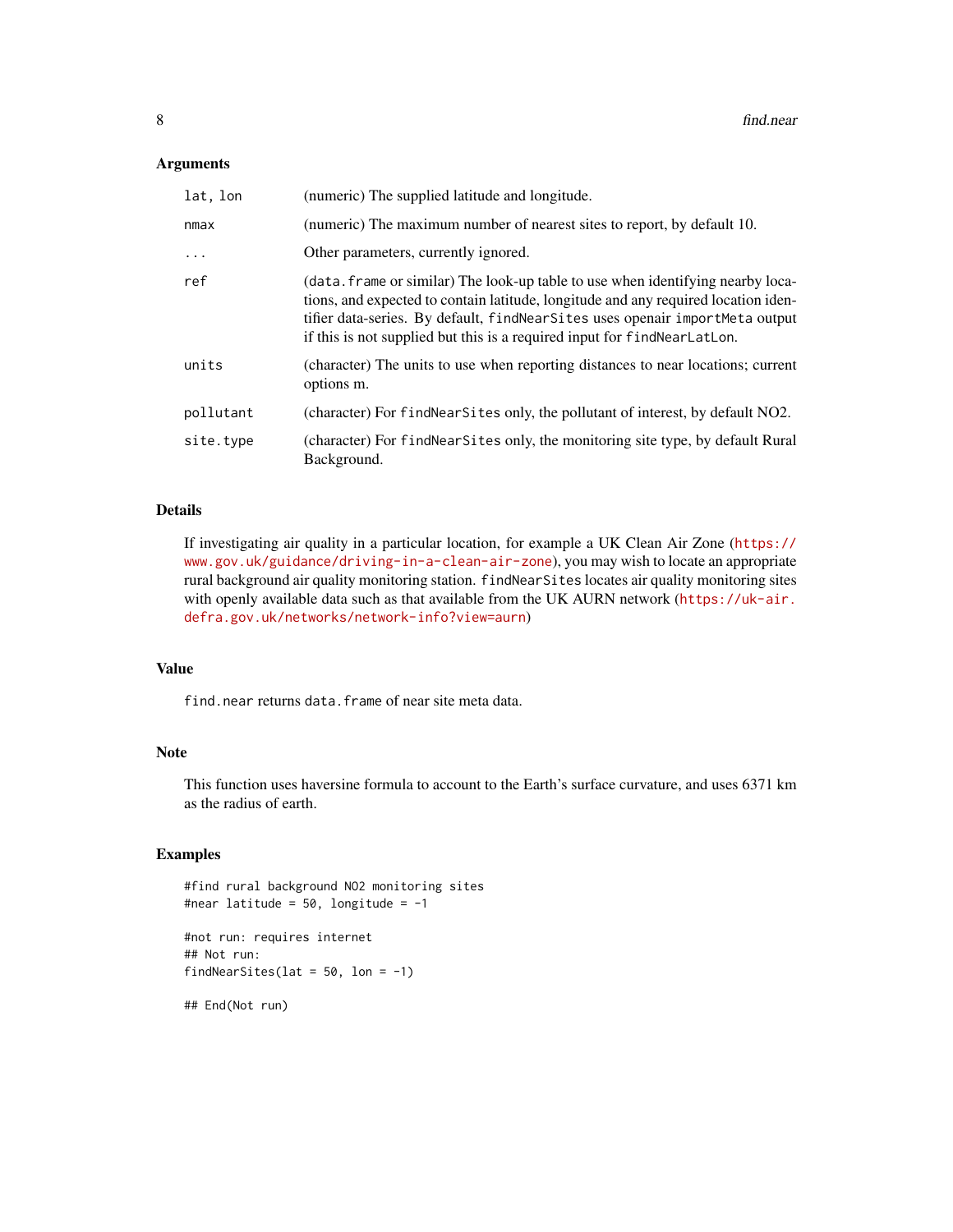<span id="page-8-0"></span>isolate.signal *isolateContribution*

# Description

Environmental time-series signal processing: Contribution isolation based on background subtraction, deseasonalisation and/or deweathering.

# Usage

```
isolateContribution(
  data,
  pollutant,
 background = NULL,
  deseason = TRUE,
  deweather = TRUE,
 method = 2,add.term = NULL,
  formula = NULL,
  output = "mean",
  ...
)
```
# Arguments

| data       | Data source, typically data. frame (or similar), containing all time-series to be<br>used when applying signal processing.                                                                                                                                                                                                             |
|------------|----------------------------------------------------------------------------------------------------------------------------------------------------------------------------------------------------------------------------------------------------------------------------------------------------------------------------------------|
| pollutant  | The column name of the data time-series to be signal processed.                                                                                                                                                                                                                                                                        |
| background | (optional) if supplied, the background time-series to use as a background cor-<br>rection. See below.                                                                                                                                                                                                                                  |
| deseason   | logical or character vector, if TRUE (default), the pollutant is deseasonalised<br>using day hour and year day frequency terms, all calculate from the data<br>time stamp, assumed to be date in data. Other options: FALSE to turn off<br>deseasonalisation; or a character vector of frequency terms if user-defining. See<br>below. |
| deweather  | logical or character vector, if TRUE (default), the data is deweathered using wind<br>speed and direction, assumed to be ws and wd in data). Other options: FALSE<br>to turn off deweathering; or a character vector of data column names if user-<br>defining. See below.                                                             |
| method     | numeric, contribution isolation method (default 2). See Note.                                                                                                                                                                                                                                                                          |
| add.term   | extra terms to add to the contribution isolation model; ignore for now (in devel-<br>opment).                                                                                                                                                                                                                                          |
| formula    | (optional) Signal isolate model formula; this allows user to set the signal iso-<br>lation model formula directly, but means other formula terms (background,<br>deseason and deweather) will be ignored.                                                                                                                              |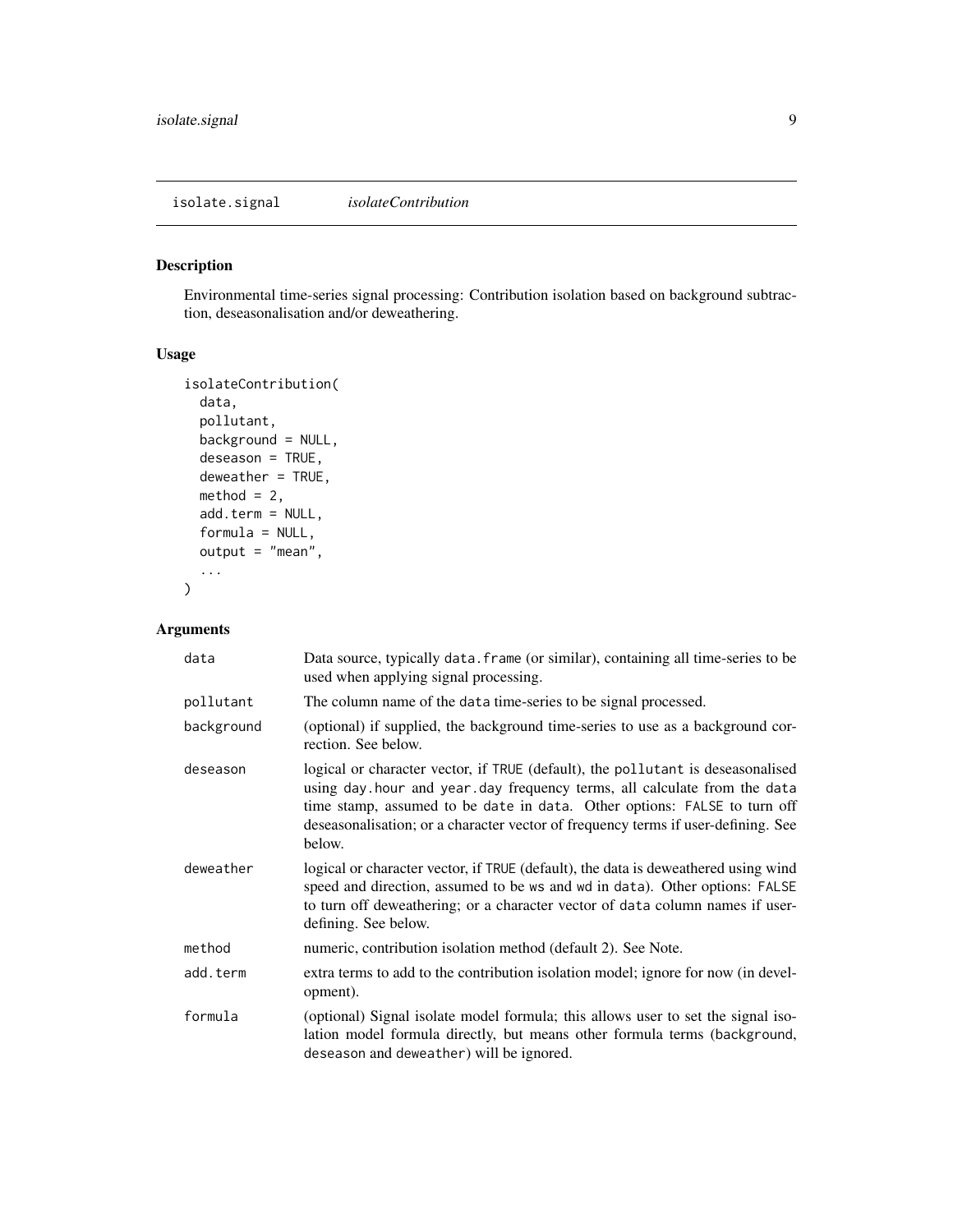<span id="page-9-0"></span>

| output   | output options; ignore for now (in development)  |
|----------|--------------------------------------------------|
| $\cdots$ | other arguments; ignore for now (in development) |

# Details

isolateContribution estimates and subtracts pollutant variance associated with factors that may hinder break-point/segment analysis:

- Background Correction If applied, this fits the supplied background time-series as a spline term: s(background).
- Seasonality If applied, this fits regular frequency terms, e.g. day.hour, year.day, as spline terms, default TRUE is equivalent to s(day.hour) and s(year.day). All terms are calculated from date column in data.
- Weather If applied, this fits time-series of identified meteorological measurements, e.g. wind speed and direction (ws and wd in data). If both ws and wd are present these are fitted as a tensor term te(ws,wd). Other deweathering terms, if included, are fitted as spline term s(term). The default TRUE is equivalent to te(ws,wd).

Using the supplied arguments, it builds a signal ([mgcv](#page-0-0)) GAM model, calculates, and returns the mean-centred residuals as an estimate of the isolated local contribution.

# Value

isolateContribution returns a vector of predictions of the pollutant time-series after the requested signal isolation.

# **Note**

method was included as part of method development and testing work, and retained for now. Please ignore for now.

# Author(s)

Karl Ropkins

#### References

Regarding [mgcv](#page-0-0) GAM fitting methods, see Wood (2017) for general introduction and package documentation regarding coding ([mgcv](#page-0-0)):

Wood, S.N. (2017) Generalized Additive Models: an introduction with R (2nd edition), CRC, DOI: doi: [10.1201/9781420010404.](https://doi.org/10.1201/9781420010404)

Regarding isolateContribution, see:

Ropkins et al (In Prep).

#### See Also

Regarding seasonal terms and frequency analysis, see [stl](#page-0-0) and [spectralFrequency](#page-13-1) [mgcv](#page-0-0), [gam](#page-0-0).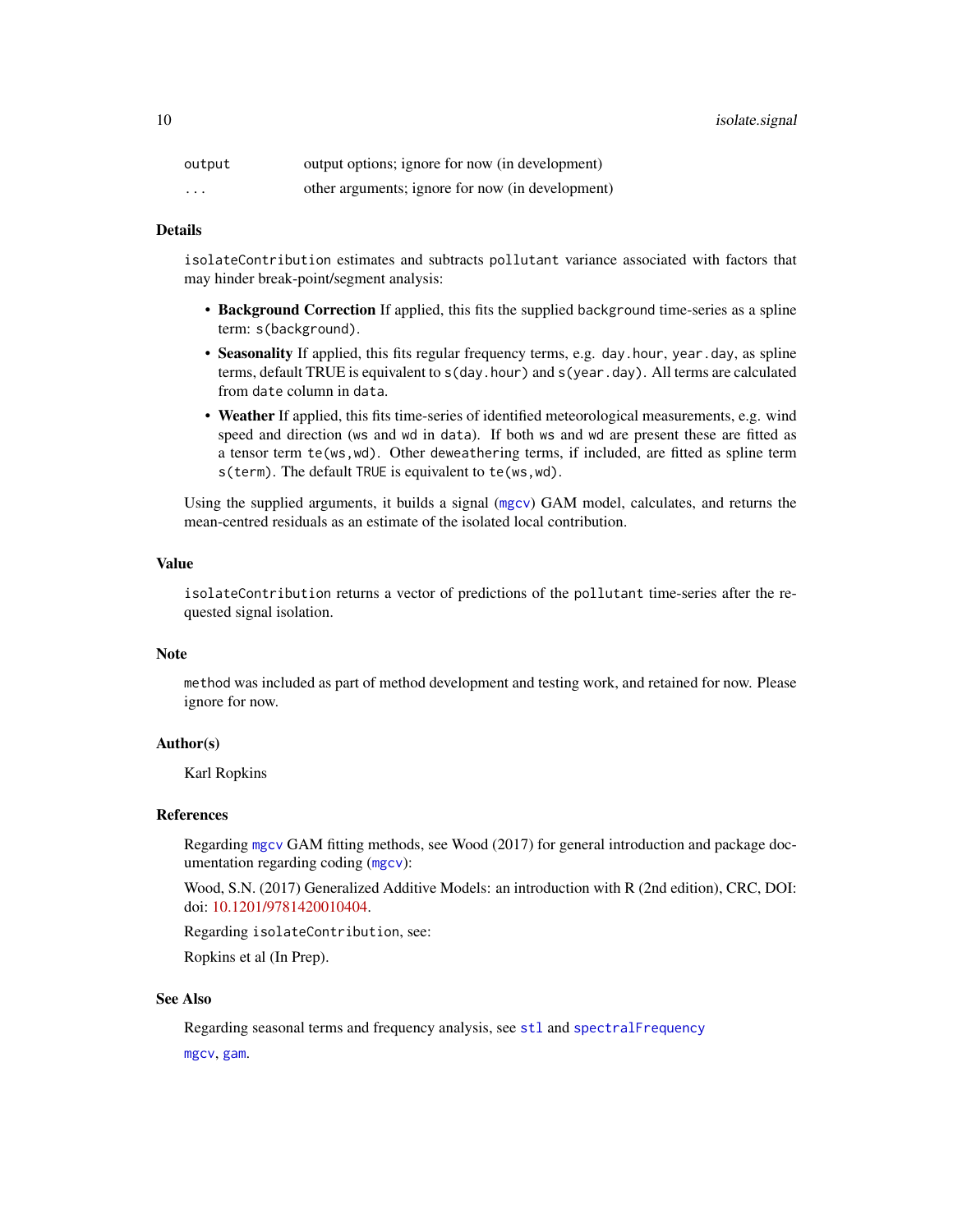# <span id="page-10-0"></span>other.aq.models 11

# Examples

```
#fitting a simple deseasonalisation, deweathering
#and background correction (dswb) model to no2:
aq.data$dswb.no2 <- isolateContribution(aq.data,
                        "no2", background="bg.no2")
#compare at 7 day resolution:
temp <- openair::timeAverage(aq.data, "7 day")
#without dswb
quantBreakPoints(temp, "no2", test=FALSE, h=0.1)
#with dswb
quantBreakPoints(temp, "dswb.no2", test=FALSE, h=0.1)
```
other.aq.models *Other Air Quality Models*

# Description

Other packaged Air Quality Models.

# Usage

```
fitNearSiteModel(data, pollutant = "no2", y, x = "rest", elements = NULL, ...)
```
# Arguments

| data         | data. frame (or similar) containing data-series to be modelled; this is expected<br>to contain 'date', 'site' and pollutant of interest data-series.     |
|--------------|----------------------------------------------------------------------------------------------------------------------------------------------------------|
| pollutant    | The name of the pollutant (in data) to model, by default 'NO2'.                                                                                          |
| y            | The name of the monitor site to be modelled, assumed to be one several names<br>in the site column of data.                                              |
| $\mathsf{x}$ | The other sites to use when building the model, the default 'rest' uses all supplied<br>sites except 'y'.                                                |
| elements     | The number of inputs to use in the site models, can be any number up to length<br>of x or combination thereof; by default this is set as $length(x)$ : 1 |
| $\cdots$     | extra arguments.                                                                                                                                         |

# Details

fitNearSiteModel builds an air quality model for one location using air quality data from nearby sites.

# Value

data with model output added as additional column.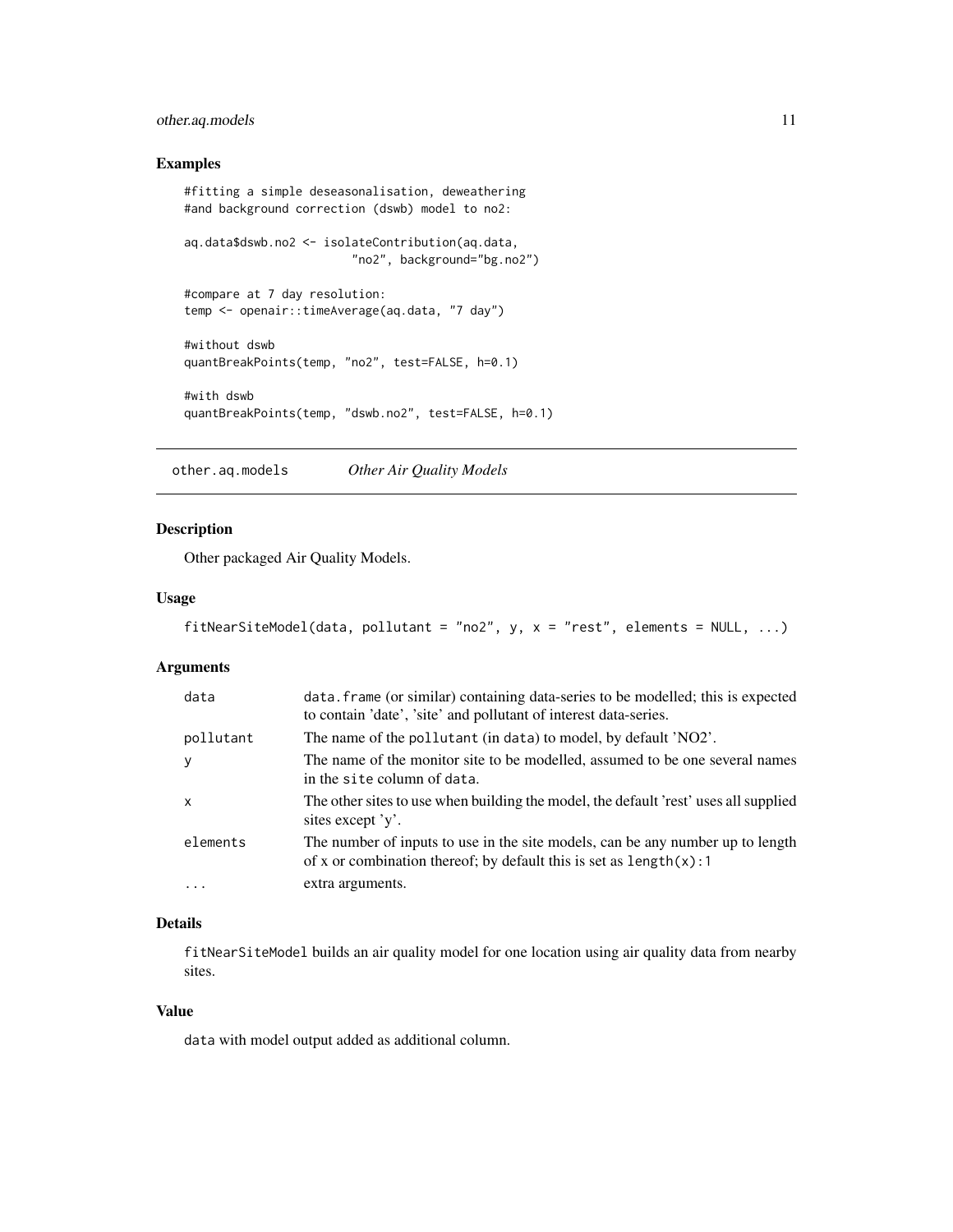# <span id="page-11-1"></span><span id="page-11-0"></span>Description

Quantify either break-points or break-segment methods for pollutant time-series

#### Usage

```
quantBreakPoints(
 data,
 pollutant,
 breaks,
 ylab = NULL,
 xlab = NULL,
 pt.col = c("lightgrey", "darkgrey"),
 line.col = "red",
 break.col = "blue",
 show = c("plot", "report"),
  ...
\mathcal{L}quantBreakSegments(
 data,
 pollutant,
 breaks,
 ylab = NULL,
 xlab = NULL,
 pt.col = c("lightgrey", "darkgrey"),
 line.col = "red",
 break.col = "blue",seg.method = 2,
  seg.seed = 12345,show = c("plot", "report"),
  ...
\mathcal{L}
```
# Arguments

| data      | Data source, typically a data.frame or similar, containing data-series to model<br>and a paired time-stamp data-series, named date.                                                                         |
|-----------|-------------------------------------------------------------------------------------------------------------------------------------------------------------------------------------------------------------|
| pollutant | The name of the data-series to break-point or break-segment model.                                                                                                                                          |
| breaks    | (Optional) The break-points and confidence intervals to use when building ei-<br>ther break-point or break-segment models. If not supplied these are build using<br>findBreakPoints and supplied arguments. |
| ylab      | Y-label term, by default pollutant.                                                                                                                                                                         |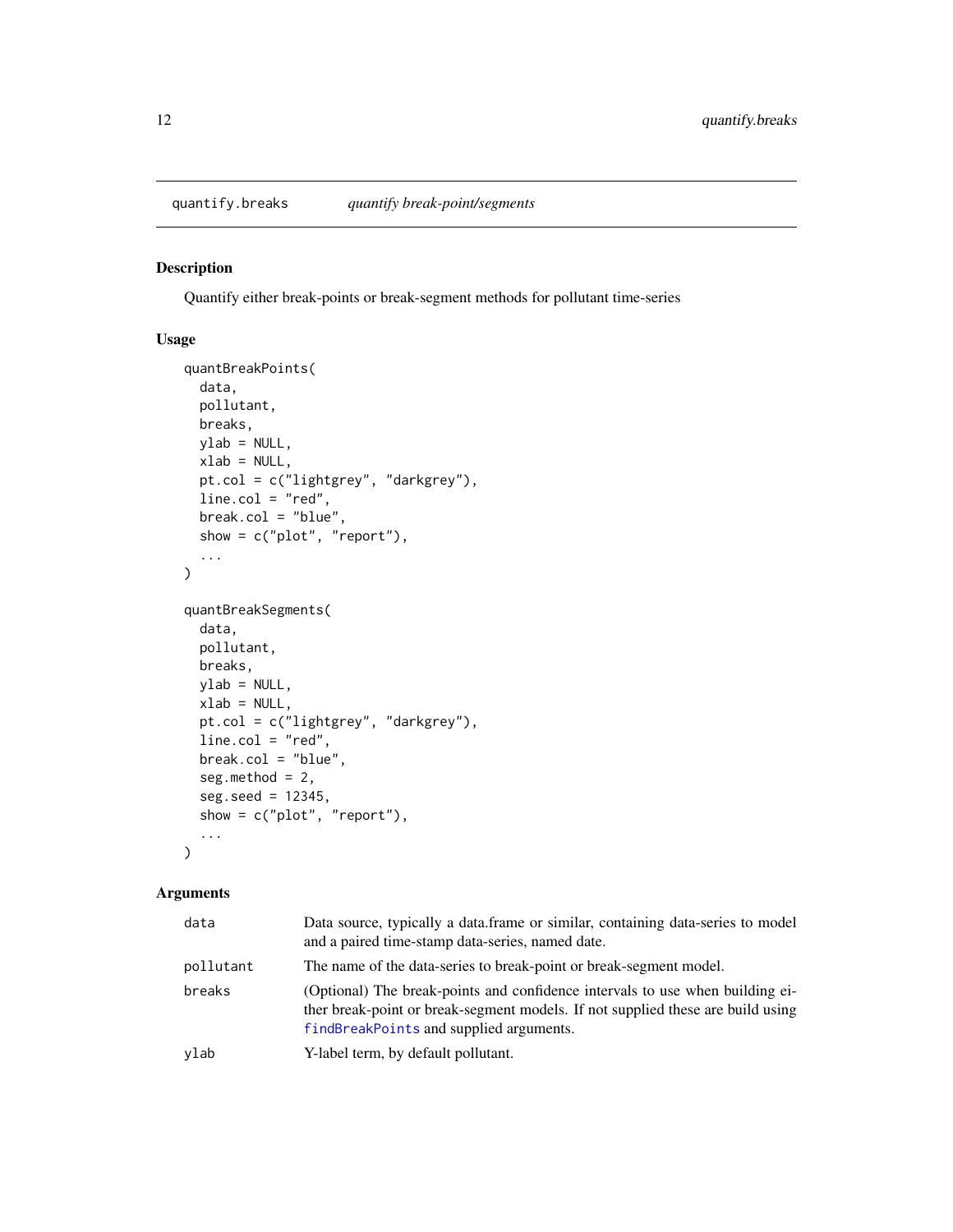# <span id="page-12-0"></span>quantify.breaks 13

| xlab       | X-label term, by default date.                                                                    |
|------------|---------------------------------------------------------------------------------------------------|
| pt.col     | Point fill and line colours for plot, defaults lightgrey and darkgrey.                            |
| line.col   | Line colour for plot, default red.                                                                |
| break.col  | Break-point/segment colour for plot, default blue.                                                |
| show       | What to show before returning the break-point quantification mode, by default<br>plot and report. |
| $\cdot$    | other parameters                                                                                  |
| seg.method | (quantBreakSegments only) the break-segment fitting method to use.                                |
| seg.seed   | (quantBreakSegments only) the seed setting to use when fitting break-segments,<br>default 12345.  |

# Details

quantBreakPoints and quantBreakSegments both use strucchange methods to identify potential break-points in time-series, and then quantify these as conventional break-points or breaksegments, respectively:

- Finding Break-points Using the strucchange methods of Zeileis and colleagues and independent change detection model, the functions apply a rolling-window approach, assuming the first window (or data subset) is without change, building a statistical model of that, advancing the window, building a second model and comparing these, and so on, to identify the most likely points of change in a larger data-series. See also [findBreakPoints](#page-5-2)
- Quantifying Break-points Using the supplied break-points to build a break-point model.
- Quantifying Break-segments Using the confidence regions for the supplied break-points as the starting points to build a break-segment model.

#### Value

Both functions use the show argument to control which elements of the functions outputs are shown but also invisible return a list of all outputs which can caught using, e.g.:

brk.mod <-quantBreakPoints(data,pollutant)

# Note

AQEval function quantBreakSegments is currently running segmented  $v.1.3-4$  while we evaluate latest version, v.1.4-0.

#### Author(s)

Karl Ropkins

# References

Regarding strucchange methods see in-package documentation, e.g. [breakpoints](#page-0-0), and:

Achim Zeileis, Friedrich Leisch, Kurt Hornik and Christian Kleiber (2002). strucchange: An R Package for Testing for Structural Change in Linear Regression Models. Journal of Statistical Software, 7(2), 1-38. URL <https://www.jstatsoft.org/v07/i02/>.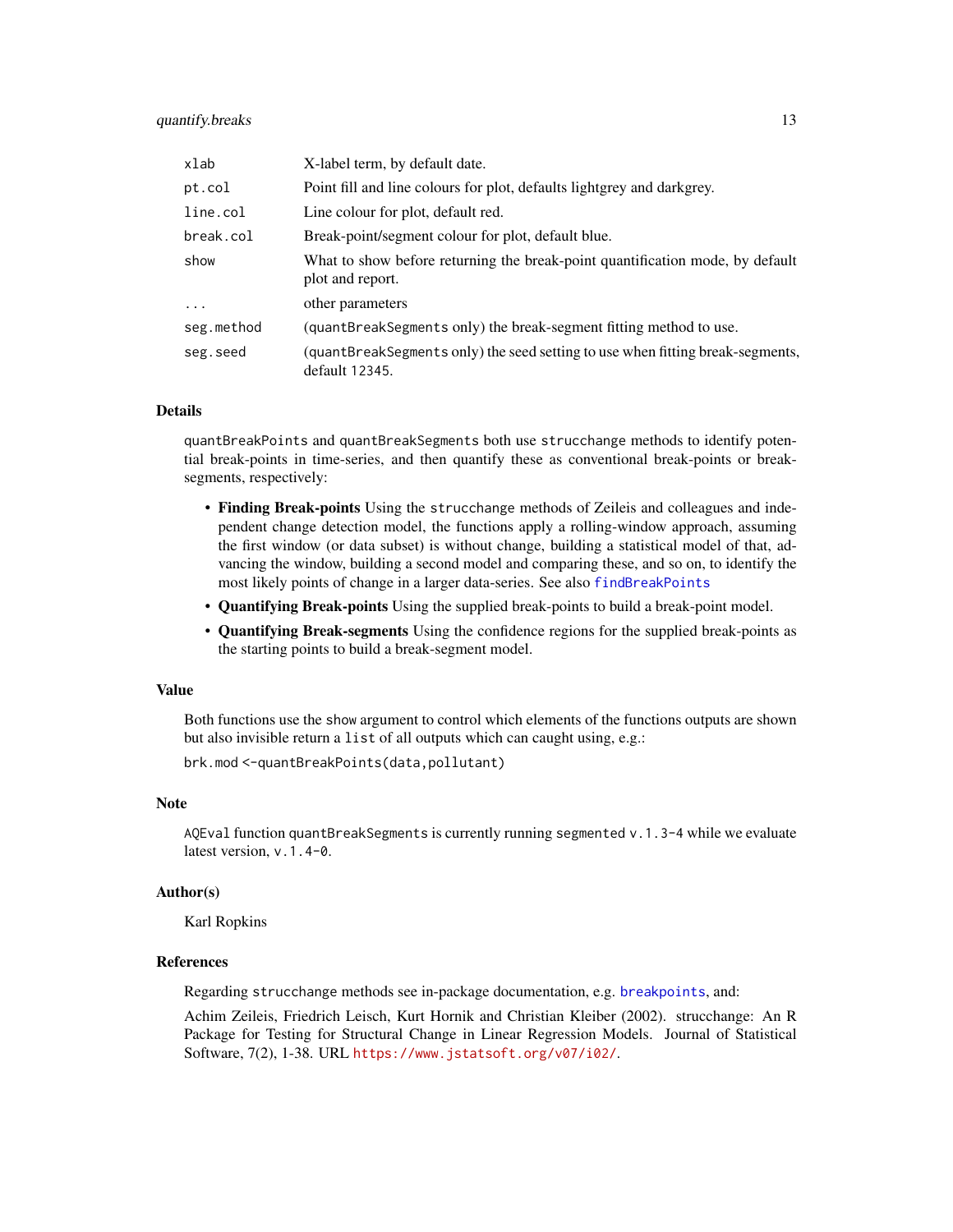<span id="page-13-0"></span>Achim Zeileis, Christian Kleiber, Walter Kraemer and Kurt Hornik (2003). Testing and Dating of Structural Changes in Practice. Computational Statistics & Data Analysis, 44, 109-123. DOI doi: [10.1016/S01679473\(03\)000306.](https://doi.org/10.1016/S0167-9473(03)00030-6)

Regarding segmented methods see in-package documentation, e.g. [segmented](#page-0-0), and:

Vito M. R. Muggeo (2003). Estimating regression models with unknown break-points. Statistics in Medicine, 22, 3055-3071. DOI 10.1002/sim.1545.

Vito M. R. Muggeo (2008). segmented: an R Package to Fit Regression Models with Broken-Line Relationships. R News, 8/1, 20-25. URL <https://cran.r-project.org/doc/Rnews/>.

Vito M. R. Muggeo (2016). Testing with a nuisance parameter present only under the alternative: a score-based approach with application to segmented modelling. J of Statistical Computation and Simulation, 86, 3059-3067. DOI 10.1080/00949655.2016.1149855.

Vito M. R. Muggeo (2017). Interval estimation for the breakpoint in segmented regression: a smoothed score-based approach. Australian & New Zealand Journal of Statistics, 59, 311-322. DOI 10.1111/anzs.12200.

Regarding break-points/segment methods, see:

Ropkins et al (In Prep).

#### See Also

[timeAverage](#page-0-0) in openair, [breakpoints](#page-0-0) in strucchange, and [segmented](#page-0-0) in segmented.

#### Examples

```
#using openair timeAverage to covert 1-hour data to 1-day averages
```

```
temp <- openair::timeAverage(aq.data, "1 day")
```
#break-points

quantBreakPoints(temp, "no2", h=0.3)

#break-segments

quantBreakSegments(temp, "no2", h=0.3)

spectral.analysis *Spectral Analysis*

#### <span id="page-13-1"></span>Description

Time-series spectral frequency analysis.

#### Usage

```
spectralFrequency(data, pollutant, ...)
```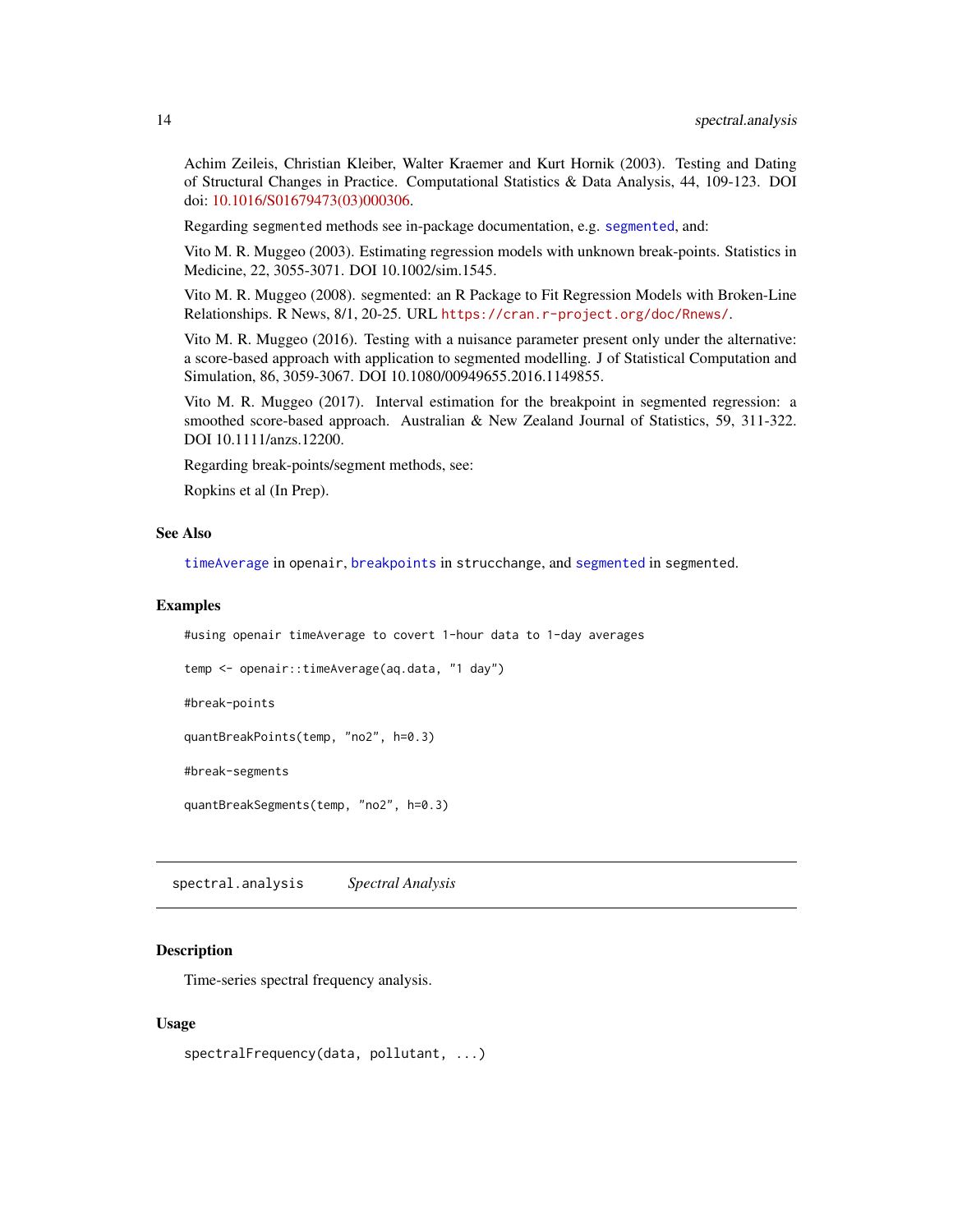# spectral.analysis 15

# Arguments

| data      | data. Frame holding data to be analysed, expected to contain a timestamp data-<br>series called date and a measurement time-series to be analysed identified using<br>the pollutant argument. |
|-----------|-----------------------------------------------------------------------------------------------------------------------------------------------------------------------------------------------|
| pollutant | The name of the time-series, typically pollutant measurements, to be analysed.                                                                                                                |
| $\cdots$  | extra arguments.                                                                                                                                                                              |

# Details

spectralFrequency producing a time frequency analysis of the requested pollutant.

# Value

spectralFrequency uses the show argument to control which elements of the functions outputs are shown but also invisibly returns a list of all outputs which can caught using, e.g.:

sfa.mod <-spectralFrequency(data,pollutant)

# Examples

spectralFrequency(aq.data, "no2")